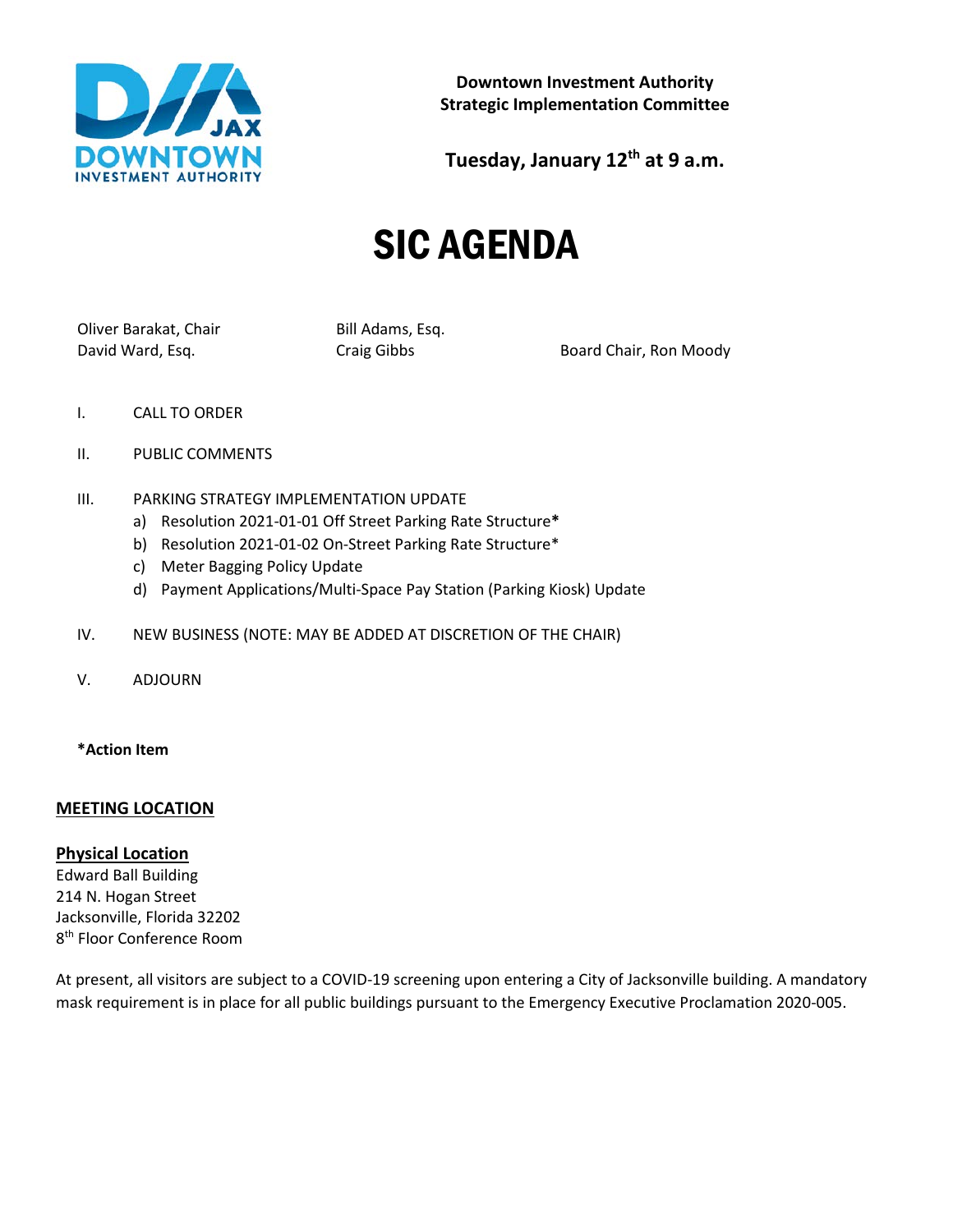

## **Downtown Investment Authority Strategic Implementation Committee**

**Tuesday, January 12th at 9 a.m.**

# **Virtual Location**

Interested persons desiring to attend this meeting virtually can do so via Zoom (including by computer or telephone) using the following meeting access information:

## **Join Zoom Meeting**

<https://zoom.us/j/96207526920?pwd=ZW1SY2VDU0lNcllveHdTalQ5VDBrUT09>

Meeting ID: 962 0752 6920 Passcode: 641239

**One tap mobile** +1 (301) 715-8592 (Washington D.C) +1 (312) 626-6799 (Chicago)

Find your local number[: https://zoom.us/u/ad5ABmXH9Y](https://zoom.us/u/ad5ABmXH9Y)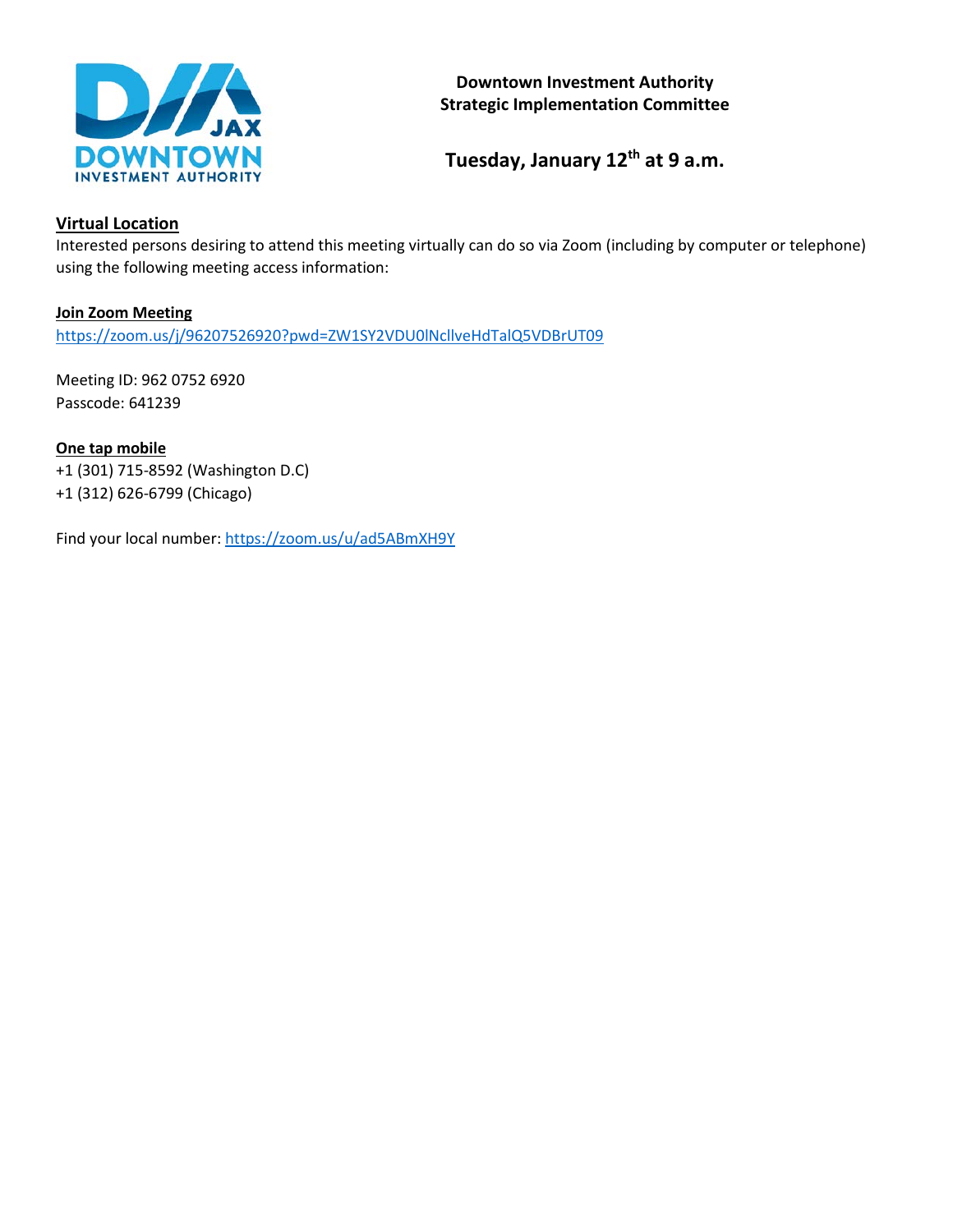### **RESOLUTION 2021-01-01**

**A RESOLUTION OF THE DOWNTOWN INVESTMENT AUTHORITY ("DIA") INSTRUCTING ITS CHIEF EXECUTIVE OFFICER ("CEO") AND THE CITY'S PUBLIC PARKING OFFICER TO ADOPT REVISIONS TO THE OFF-STREET PARKING RATE SCHEDULE FOR EACH MUNICIPAL PARKING LOT FACILITY; PROVIDING FOR AN EFFECTIVE DATE.**

**WHEREAS**, the Office of Public Parking falls under the purview of the Downtown Investment Authority; and

**WHEREAS**, the Office of Public Parking is responsible for managing off-street parking at each municipal parking lot facility; and

**WHEREAS,** in 2017 the DIA commissioned a study of downtown parking rates and operations and in 2019 received from Tim Haas & Associates a Downtown Parking Strategy and Implementation Plan (the "Plan"); and

**WHEREAS**, the Plan recommended an increase in the rate structure for off-street public parking facilities by \$10 to \$30 per month depending on location, occupancy, etc. in order to align with the market and better manage usage of the publicly owned facilities; and

**WHEREAS**, at its meeting of September 16, 2020, the Downtown Investment Authority adopted a new off-street parking rate structure that subsequently proceeded through the required filing process with the City Council and City Council Auditor and became effective November 1, 2020; and

**WHEREAS**, during the implementation of the new off-street parking rate structure, Downtown Investment Authority staff (i) discovered that a limited number of customers at the Duval Street garage were receiving reserved monthly parking (for which no such rate exists), (ii) determined that the voucher system intended for short-term customers of the Ed Ball Garage parking there for the purpose of visiting and/or transacting business with certain City agencies would result in cumbersome record keeping and reporting requirements for both the staff of those City agencies and the Office of Public Parking, and (iii) further discovered a demand for nighttime monthly parking in the Ed Ball Garage (for which no such rate exists) by certain City employees working between the hours of 6:00 PM and 7:00 AM; and

**WHEREAS**, at its meeting of January 12, 2021, the Strategic Implementation Committee recommended adoption of the revised rate schedule for off-street parking (to address the deficiencies outlined above) and attached hereto as Exhibit A.

**NOW THEREFORE BE IT RESOLVED** by the Downtown Investment Authority: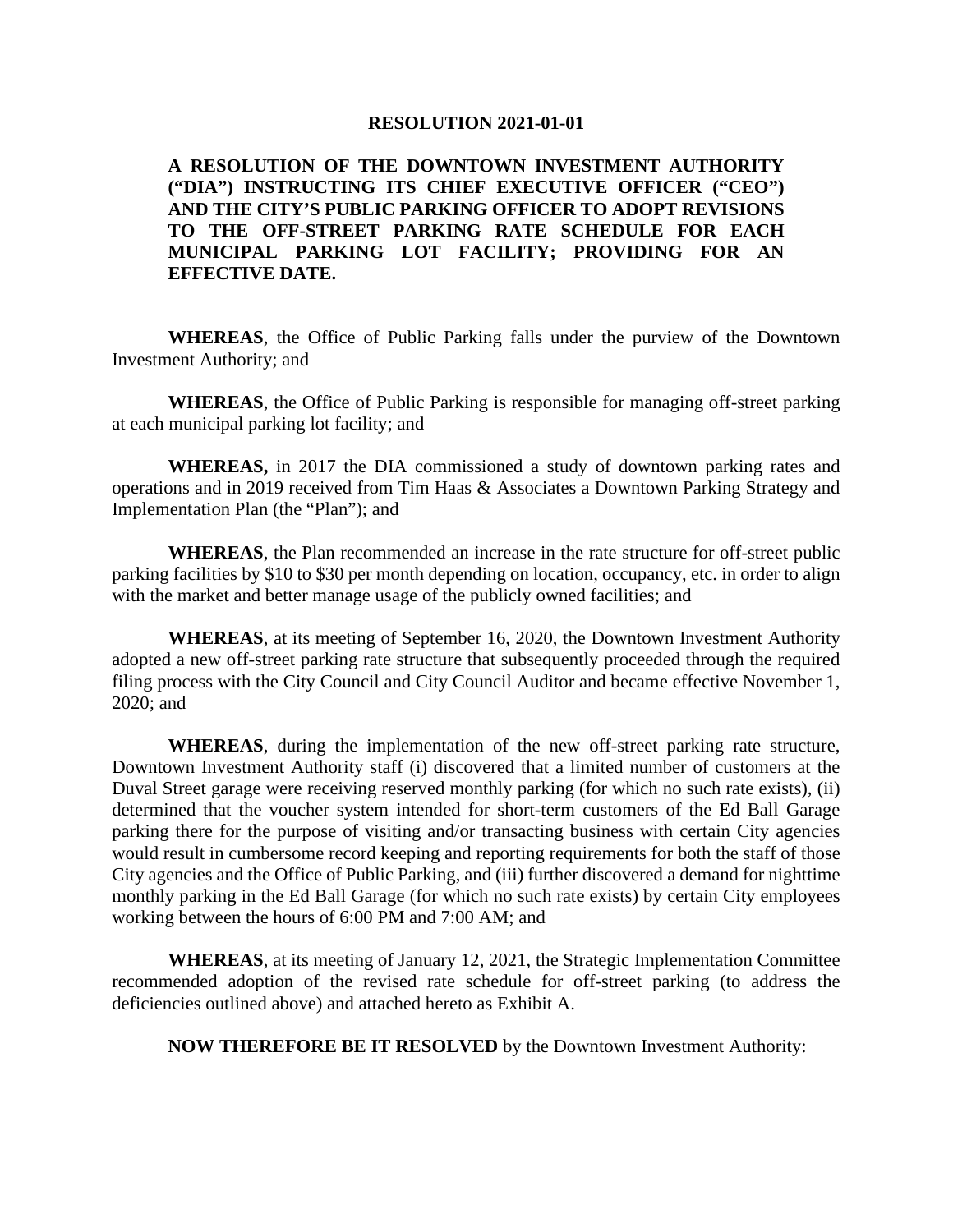RESOLUTION 2021-01-01 PAGE 2 OF 3

**Section 1.** The Downtown Investment Authority finds the above recitals true and correct and they are incorporated herein by reference.

**Section 2.** The Downtown Investment Authority hereby recommends adoption and implementation as of March 1, 2021, the revised January 12, 2021 off-street parking rate schedule attached hereto as Exhibit A.

**Section 3.** The Downtown Investment Authority instructs its CEO, through the Office of Public Parking, to forward to the Council Secretary, each City Council member and the City Council Auditor, as required by Section 122.202 of the Ordinance Code, the revised rate schedule.

**Section 4.** The Effective Date of this Resolution is the date upon execution of this Resolution by the Chair of the DIA Board.

## WITNESS: DOWNTOWN INVESTMENT AUTHORITY

Witness **Ron Moody**, Chairman Date

VOTE: In Favor: \_\_\_\_ Opposed: \_\_\_\_ Abstained: \_\_\_\_\_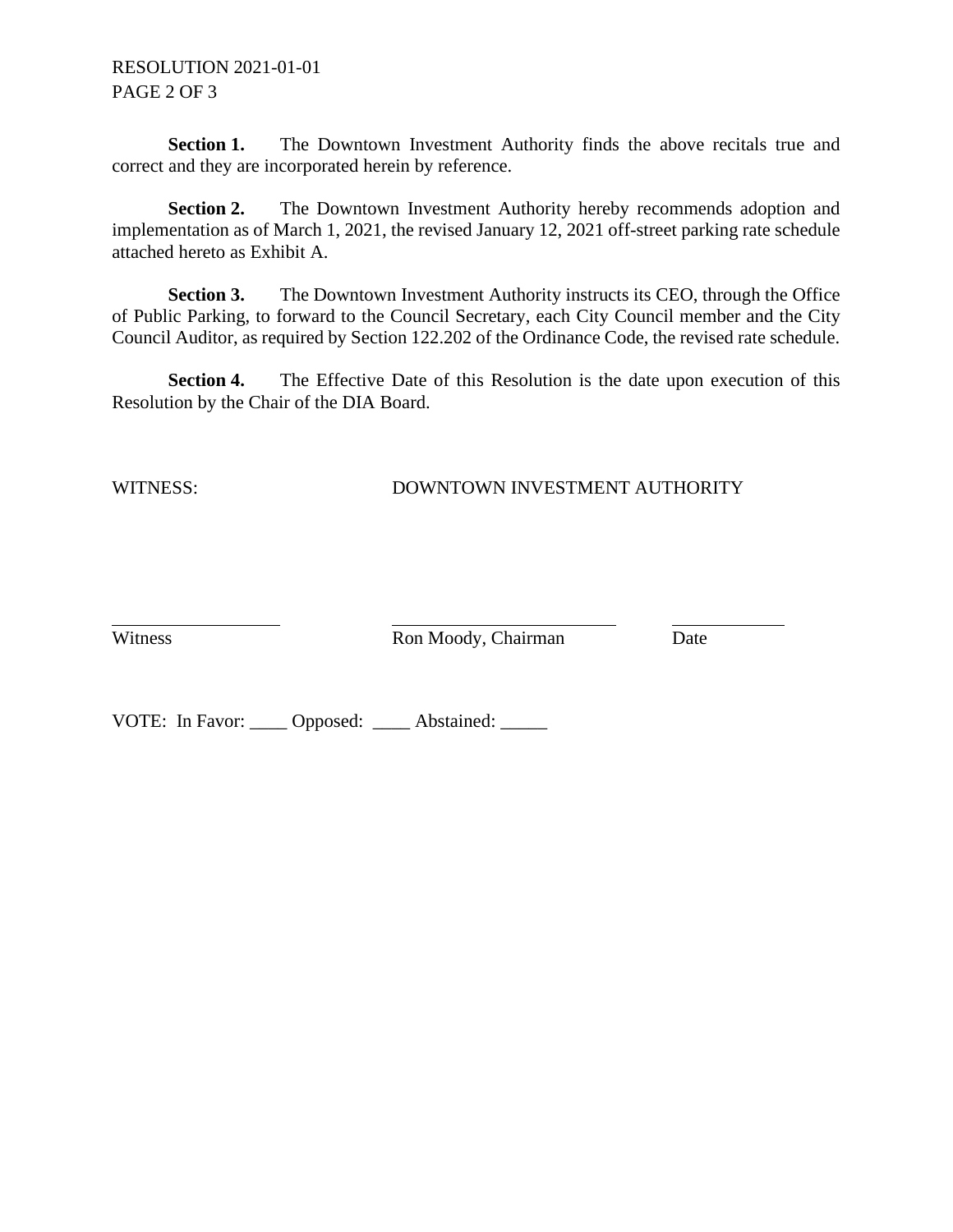# RESOLUTION 2021-01-01 PAGE 3 OF 3

## **EXHIBIT A**

# **Off-Street Parking Rate Schedule**

| <b>Published Rate</b>                 |                    |                                   |                                    |                                       |  |  |  |
|---------------------------------------|--------------------|-----------------------------------|------------------------------------|---------------------------------------|--|--|--|
|                                       |                    | (November 1, 2020 - Present)      |                                    | <b>NEW ADOPTED RATE</b>               |  |  |  |
| <b>FACILITY</b>                       | <b>TYPE</b>        | <b>Not Including Sales Tax</b>    | <b>RECOMMENDED CHANGE</b>          | <b>Not Including Sales Tax</b>        |  |  |  |
|                                       |                    |                                   |                                    |                                       |  |  |  |
| Bay & Ocean Lot                       | Monthly            | \$60.00                           | <b>None</b>                        | \$60.00                               |  |  |  |
|                                       |                    |                                   |                                    |                                       |  |  |  |
|                                       | Monthly            | \$80.00                           | <b>None</b>                        | \$80.00                               |  |  |  |
| <b>Ed Ball Garage</b>                 | Monthly-Nighttime  | None                              | \$80.00                            | \$80.00                               |  |  |  |
|                                       | Monthly - Reserved | \$130.00                          | <b>None</b>                        | \$130.00                              |  |  |  |
|                                       |                    |                                   |                                    |                                       |  |  |  |
| <b>First Baptist</b>                  | Monthly            | \$80.00                           | <b>None</b>                        | \$80.00                               |  |  |  |
|                                       |                    |                                   |                                    |                                       |  |  |  |
| Forsyth & Main Lot                    | Monthly            | \$80.00                           | N/A                                | N/A                                   |  |  |  |
|                                       |                    |                                   |                                    |                                       |  |  |  |
| <b>St. James Garage</b>               | Monthly            | \$100.00                          | None                               | \$100.00                              |  |  |  |
|                                       |                    |                                   |                                    |                                       |  |  |  |
|                                       | Monthly            | \$70.00                           | <b>None</b>                        | \$70.00                               |  |  |  |
| <b>Water Street Garage</b>            | Monthly - Reserved | \$110.00                          | None                               | \$110.00                              |  |  |  |
|                                       |                    |                                   |                                    |                                       |  |  |  |
| <b>Yates Garage</b>                   | Monthly            | \$60.00                           | <b>None</b>                        | \$60.00                               |  |  |  |
|                                       |                    |                                   |                                    |                                       |  |  |  |
|                                       | Monthly - Roof Top | \$50.00                           | None                               | \$50.00                               |  |  |  |
| Duval St. (Library) Garage            | Monthly            | \$80.00                           | <b>None</b>                        | \$80.00                               |  |  |  |
|                                       | Monthly-Reserved   | None                              | \$120.00                           | \$120.00                              |  |  |  |
|                                       |                    |                                   |                                    |                                       |  |  |  |
| ALL (Except Duval Street and Ed Ball) | Hourly             | \$1.00                            | None                               | \$1.00                                |  |  |  |
| ALL (Except Duval Street and Ed Ball) | Daily              | \$7.00                            | None                               | \$7.00                                |  |  |  |
| Duval St. (Library) Garage            | Hourly             | \$3 for 1st Hr/\$2 for Ea Addl Hr | None                               | \$3 for 1st Hr/\$2 for Ea Addl Hr     |  |  |  |
| Duval St. (Library) Garage            | Daily              | \$10.00                           | None                               | \$10.00                               |  |  |  |
|                                       |                    |                                   | \$1 for 1st 1/2 Hr/\$2 for 2nd 1/2 | \$1 for 1st 1/2 Hr/\$2 for 2nd 1/2    |  |  |  |
|                                       |                    |                                   | Hr/\$3 for 3rd 1/2 Hr/\$4 for 4th  | Hr/\$3 for 3rd 1/2 Hr/\$4 for 4th 1/2 |  |  |  |
|                                       |                    |                                   | 1/2 Hr/\$20 for 3rd Hr/\$20 for    | Hr/\$20 for 3rd Hr/\$20 for 4th       |  |  |  |
| <b>Ed Ball</b>                        | Hourly             | \$1.00                            | 4th Hr                             | Hr                                    |  |  |  |
| Ed Ball                               | Daily              | \$7.00                            | \$50.00                            | \$50.00                               |  |  |  |
|                                       |                    |                                   |                                    |                                       |  |  |  |
| <b>Base Rate</b>                      | Special Event      | \$5.00                            | None                               | \$5.00                                |  |  |  |
| <b>Premium Event</b>                  | Special Event      | \$10.00                           | None                               | \$10.00                               |  |  |  |
|                                       |                    |                                   |                                    | \$3/\$5                               |  |  |  |

**Note:** Customers who lease more than 500 spaces per month may receive up to a 10% discount. (Requires single monthly invoice and single payment of invoice.)

Hourly rates above subject to voucher or other discounts as established for Targeted Retail Activation: Food and Beverage Establishments or other similar incentive programs.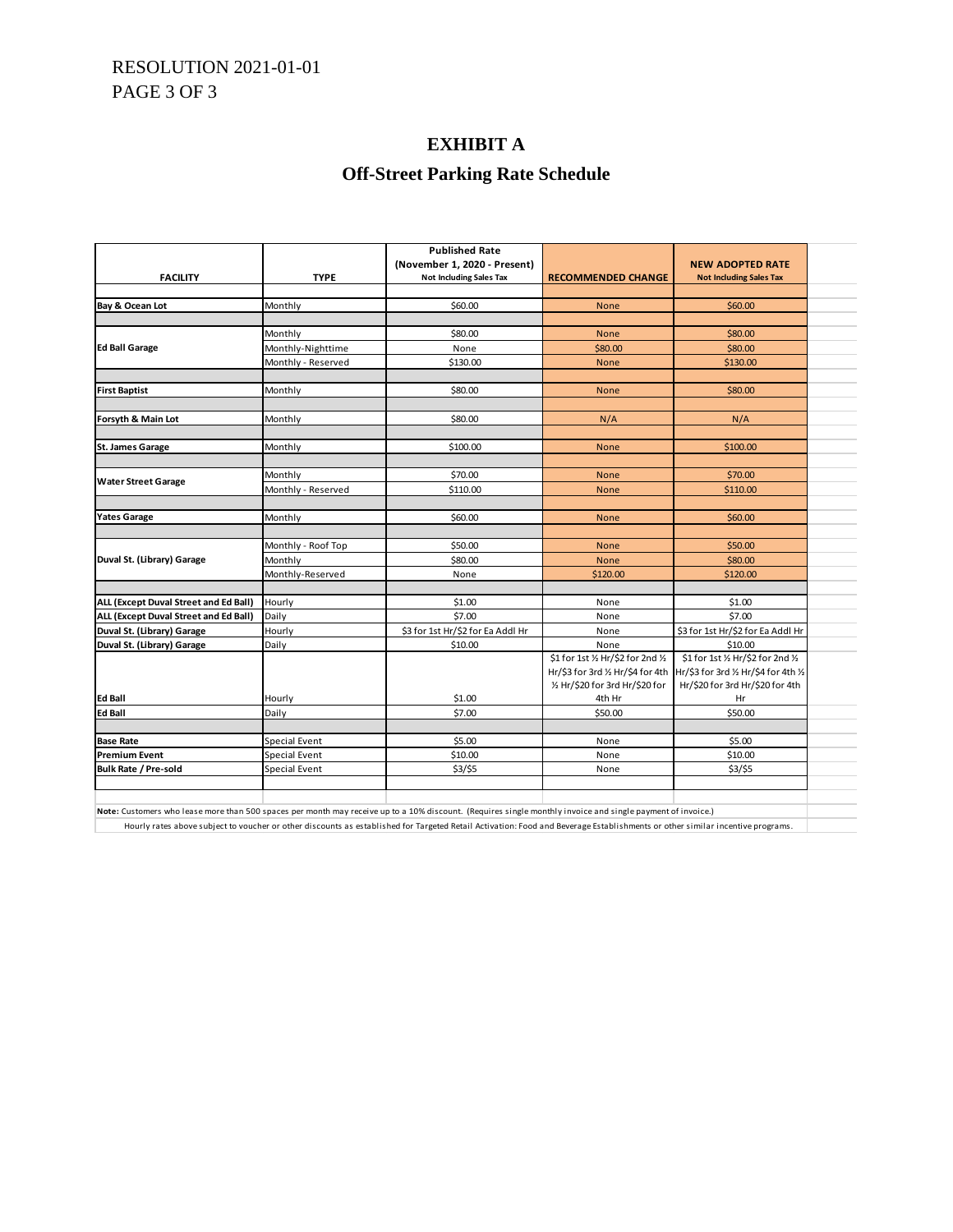#### **RESOLUTION 2021-01-02**

## **A RESOLUTION OF THE DOWNTOWN INVESTMENT AUTHORITY ("DIA") INSTRUCTING ITS CHIEF EXECUTIVE OFFICER ("CEO") AND THE CITY'S PUBLIC PARKING OFFICER TO ADOPT A REVISION TO THE ON-STREET PARKING RATES; PROVIDING FOR AN EFFECTIVE DATE.**

**WHEREAS**, the Office of Public Parking falls under the purview of the Downtown Investment Authority; and

**WHEREAS**, the Office of Public Parking is responsible for managing on-street parking; and

**WHEREAS,** in 2017 the DIA commissioned a study of downtown parking rates and operations and in 2019 received from Tim Haas & Associates a Downtown Parking Strategy and Implementation Plan (the "Plan"); and

**WHEREAS**, the Plan recommended the elimination of on-street parking credit card transactions below \$1.00 and the implementation of an on-street parking rate of at least \$2.00 per hour; and

**WHEREAS,** the pricing structure for digital meters currently within the inventory of the Office of Public Parking may be reprogrammed but the pricing structure for mechanical meters currently within the inventory of the Office of Public Parking may not; and

**WHEREAS**, at its meeting of January 12, 2021, the Strategic Implementation Committee recommended adoption of the revised rate schedule for on-street parking attached hereto as Exhibit A.

**NOW THEREFORE BE IT RESOLVED** by the Downtown Investment Authority:

**Section 1.** The Downtown Investment Authority finds the above recitals true and correct and they are incorporated herein by reference.

**Section 2.** The Downtown Investment Authority hereby recommends adoption and implementation as of March 1, 2021, the revised January 12, 2021 on-street parking rate schedule attached hereto as Exhibit A.

**Section 3.** The Downtown Investment Authority instructs its CEO, through the Office of Public Parking, to forward to the Council Secretary the revised on-street parking rate schedule as required by Section 802.107 of the Ordinance Code.

**Section 4.** The revised on-street parking rate schedule attached hereto as Exhibit A shall be applicable to the high-demand and low demand areas, the boundaries of which may be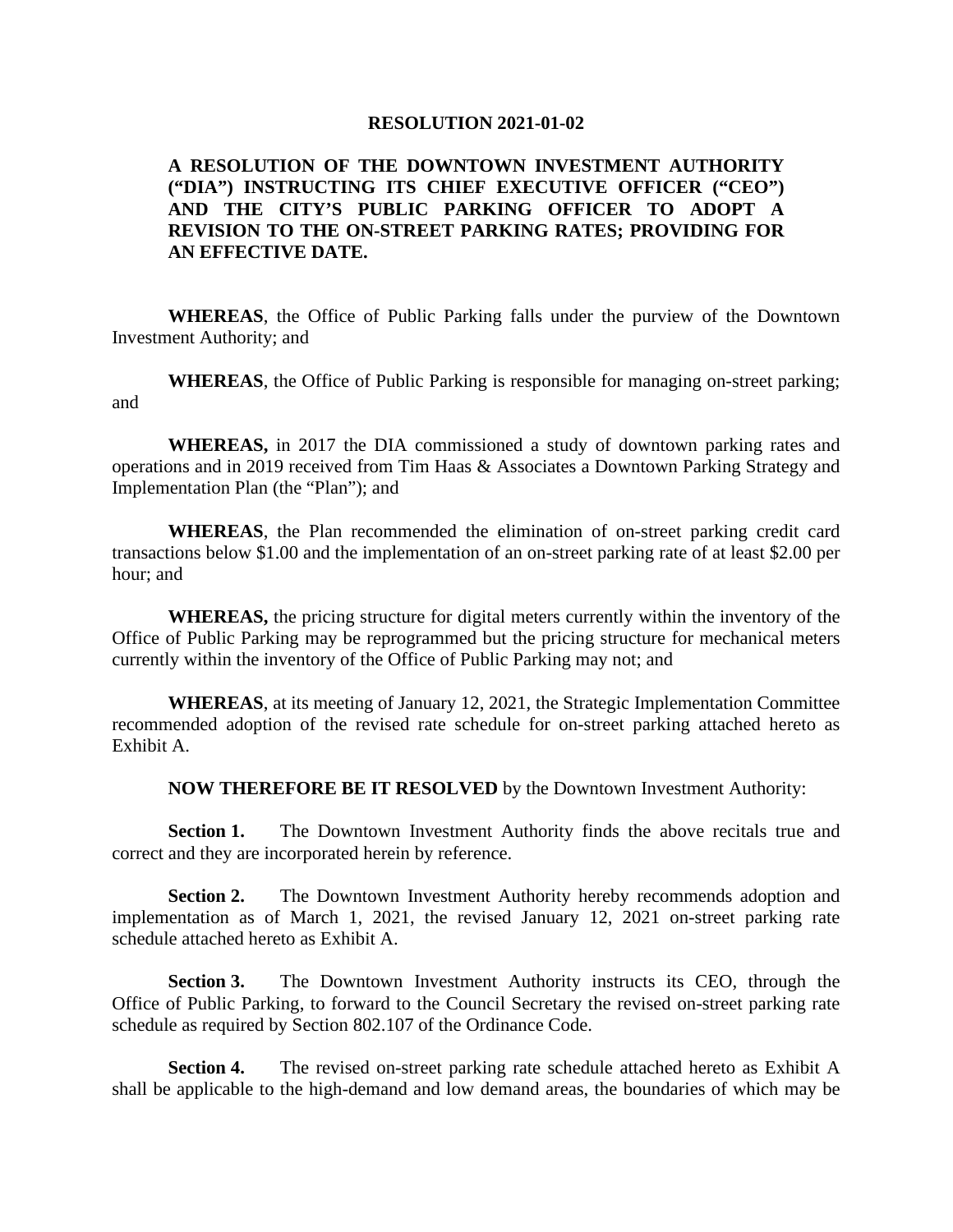# RESOLUTION 2021-01-02 PAGE 2 OF 3

periodically determined or changed by the DIA and Office of Public Parking and located anywhere within the Northbank and Southside Community Redevelopment Areas, without regard to the type of device or payment system in use in such areas (including but not limited to, meters, pay stations, kiosks, mobile payment applications, etc.); and

**Section 5.** The Effective Date of this Resolution is the date upon execution of this Resolution by the Chair of the DIA Board.

WITNESS: DOWNTOWN INVESTMENT AUTHORITY

Witness Ron Moody, Chairman Date

VOTE: In Favor: \_\_\_\_ Opposed: \_\_\_\_ Abstained: \_\_\_\_\_